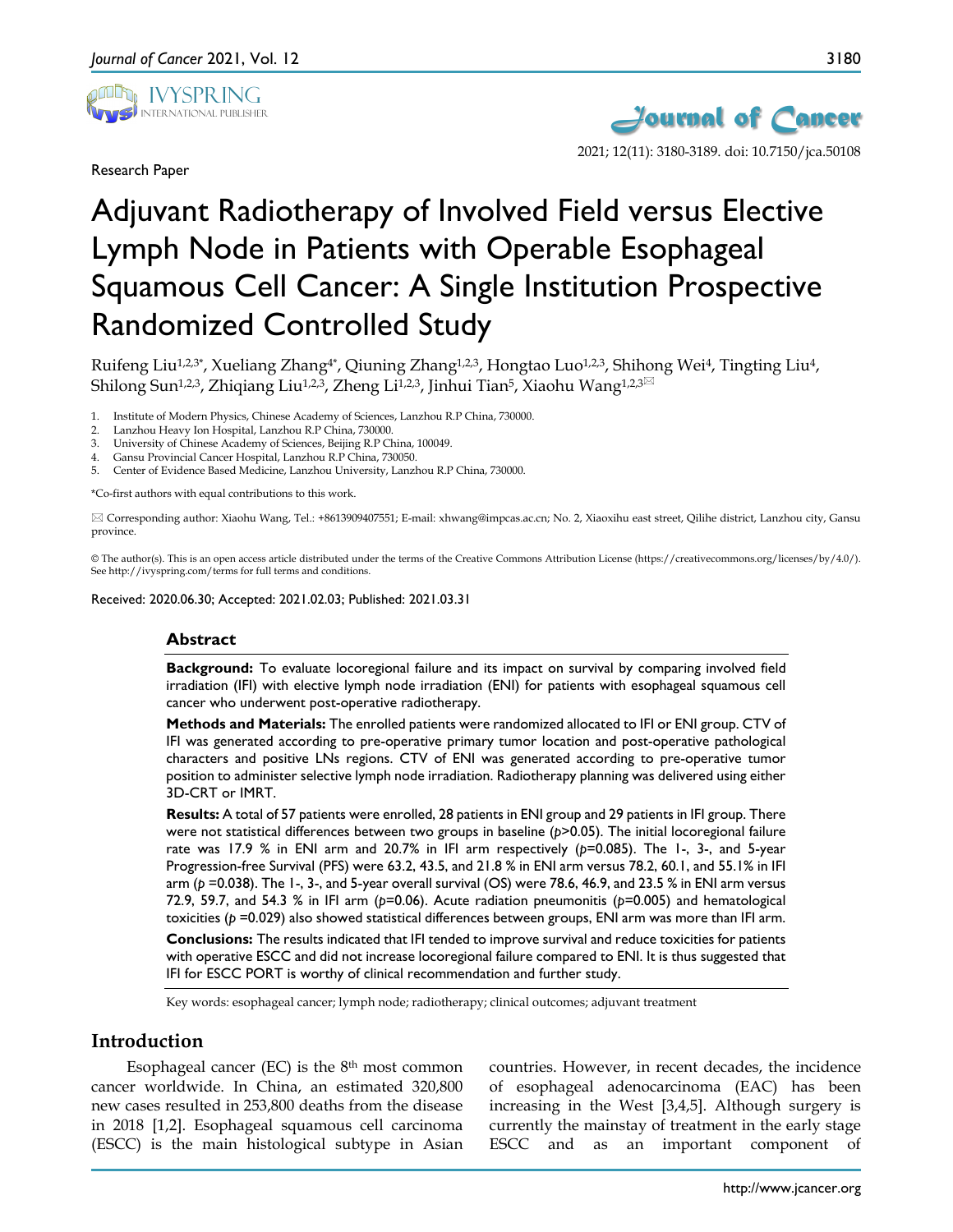multimodality treatment in locally advanced ESCC, it exhibits modest efficacy, with a 5-year survival rate of less than 30% [6]. Approximately half of patients present with locally advanced or metastatic disease at initial diagnosis, and over a third develop regional recurrences or distant metastases after surgery. These results have led to the development of multimodality combination therapy, which includes surgery, chemotherapy, and radiotherapy.

The current National Comprehensive Cancer Network (NCCN) guidelines recommend neoadjuvant or definitive chemoradiation for locally advanced EC [7]. However, these recommendations are often not implemented in clinical practice. In patients with locally advanced ESCC, curative surgery is usually performed at initial diagnosis rather than after neoadjuvant chemoradiotherapy. These patients need to undergo subsequent adjuvant radiotherapy in order to reduce locoregional recurrence and improve progression-free survival (PFS) and overall survival (OS). A review of pertinent literature reveals reports on several non-randomized trials, some of which have evaluated the survival benefit of post-operative radiotherapy (PORT) with inconsistent results. There has been much debate with respect to pN0 patients, many early studies reported a lack of clinical benefit. However, many recent studies concluded that it was beneficial to pN0 patients [8,9,10]. Sure, the value of PORT is established in patients with pathologically confirmed positive lymph nodes [11]. One of the major reasons for the controversy on clinical benefit was the lack of consensus on the design of an optimal radiation target volume. In cases of locally advanced EC, the use of radical involved field irradiation (IFI) has become increasingly popular among radiation oncologists. Compared to elective nodal irradiation (ENI), nodal failure rates are not higher with IFI, but esophageal toxicities are lower [12]. A meta-analysis including 10 studies with a total of 1348 patients compared the relative advantages and disadvantages of ENI and IFI for the definitive radiotherapy of ESCC. No significant differences in local control or OS were noted between ENI and IFI, and the incidences of ≥grade 3 acute esophagitis and pneumonitis were significantly lower in the IFI group. In addition, the use of IFI did not increase the incidence of out-of-field recurrences or metastases. These results generated interest in the use of IFI for PORT in ESCC [13,14].

Up to now, no studies have compared postoperative IFI and ENI in patients with operable ESCC. To address this issue, we performed a preliminary prospective single center randomized controlled study on PORT to investigate the advantages and disadvantages of using IFI and ENI on survival and toxicities in ESCC. The findings are expected to provide guidance for clinical practice.

# **Materials and Methods**

## **Patient population**

From January 2012 to December 2018, we conducted a randomized controlled trial in the Gansu Provincial Cancer Hospital to compare IFI and ENI in patients undergoing PORT for ESCC. The inclusion criteria was as follows: 1) patients older than 18 at diagnosis, 2) Karnofsky performance status (KPS) score  $\geq 70$ , 3) pathologically confirmed ESCC, 4) surgical resection followed by radiotherapy (RT) or chemoradiotherapy (CRT), 5) R1 or R2 resection with any stage, node positive or pT2-4a, 6) radiotherapy delivered using either three-dimensional conformal radiotherapy (3D-CRT) or intensity modulated radiation therapy (IMRT) techniques. The exclusion criteria were as follows: 1) non-ESCC patients, 2) recurrence or metastasis prior to radiotherapy, 3) incomplete RT schedules, and 4) incomplete data on outcomes. Prior to patient enrollment, the study had been approved by the ethics committee of the Gansu Provincial Cancer Hospital (Approval number: A2013112260042). Randomization was performed by computer generated random numbers before initiation of the trial in January 2012. Allocation concealment was implemented on the patients after informed consent. Sample size calculation was based on a margin of non-inferiority for median relapse-free survival time was 11 months that was estimated from previous studies [15]. We found that at least 57 subjects were required in each group in order to obtain a power of 90% and a two-sided α-level of 0.05 to demonstrate the non-inferiority of IFI with ENI. However, in view of the slow enrollment process, only total 60 subjects were enrolled from January 2012 to June 2018, 3 of including patients with discontinued radiotherapy after enrollment. Finally, 57 patients with complete data, including 28 and 29 patients in the IFI and ENI groups, respectively, were analyzed.

## **Radiotherapy target volume in patients undergoing ENI**

In patients undergoing ENI, the clinical target volume (CTV) was generated according to the pre-operative tumor position to administer selective node irradiation.

## CTV of the upper thoracic segment

The upper boundary was at the level of cricothyroid membrane, and the lower boundary was at a level of 3 cm below the tracheal carina. Generally, the target volume incorporates the corresponding areas of lymphatic drainage, the anastomosis, and the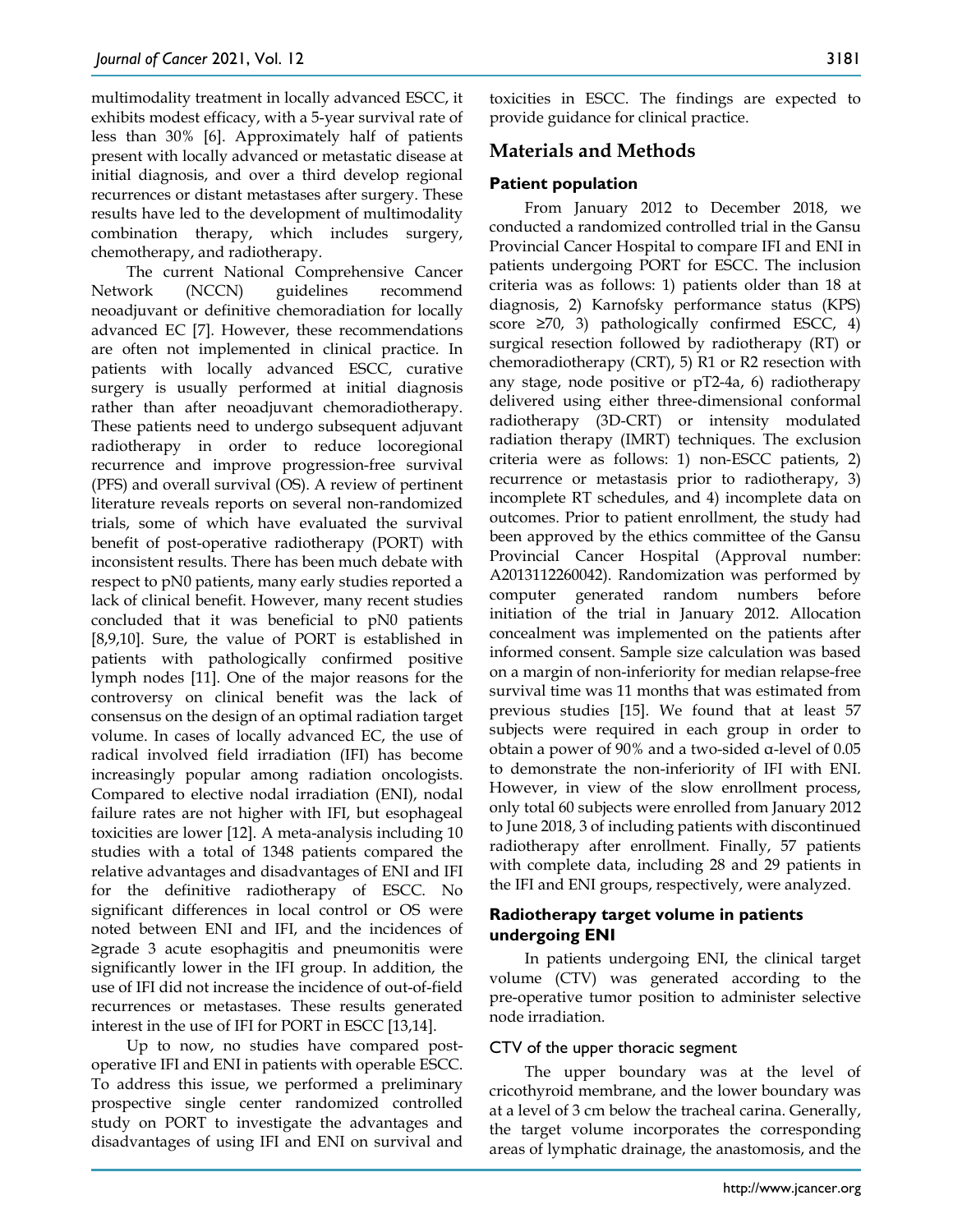primary esophageal tumor bed. The inferior cervical, supraclavicular, and mediastinal areas 2, 4, and 7 lymph node (LN) regions should be included.

#### CTV of the middle thoracic segment

The upper boundary was at the level of cricothyroid membrane, and the lower boundary was at a level of 3–5 cm below the preoperative tumor bed. In practice, the target volume should include the corresponding areas of lymphatic drainage, the anastomosis, and the primary esophageal tumor bed. Therefore, bilateral cervical, para-esophageal, lower cervical, supraclavicular, and mediastinal areas 2, 4, 7, and 8 LN regions should be included.

#### CTV of the lower thoracic segment

The upper boundary was at the level of the thoracic inlet, and the lower boundary was at a level of 3-5 cm below the tumor bed. The delineation of the target volume should include the corresponding areas of lymphatic drainage, the anastomosis, and the primary esophageal tumor bed. Therefore, the mediastinal areas 2, 4, 7, and 8 LN regions should be included, but the paracardial and left gastric arterial LN regions are not included unless they are either pathologically positive or enlarged on computed tomography (CT) images.

The LN gross tumor volume (GTVn) was defined as the mediastinal LNs with a diameter of at least 1 cm in the short axis, or more than 5 mm in the short axis in the paraesophageal region, tracheoesophageal sulcus, and diaphragmatic angle. Multiple clusters of LNs on the CT image, areas of increased uptake on fluorodeoxyglucose-positron emission tomography (FDG-PET) (excluding physiological accumulation), and pathologically confirmed residual disease were also included in the GTV. The planning target volume (PTV) was then generated by applying 5mm radial and 10 mm longitudinal margins to the CTV, respectively. In those undergoing ENI, a dose of 50-50.4 Gy in 1.8-2 Gy per fraction over 5–5.6 weeks was delivered to the CTV. The GTVs were boosted to a dose of 60 Gy (see Fig. 1A).

#### **Radiotherapy target volume in patients undergoing IFI**

The CTV was delineated based on the preoperative location of the primary tumor and the postoperative extent of pathological invasion, including positive LN regions. Radial and longitudinal margins of 5 and 20 mm, respectively, were added to the tumor bed and surrounding area of lymphatic drainage; positive LN regions also were included regardless of the location of the primary tumor. Anastomoses were not included unless the margins were positive. The GTVn was similar to that of the ENI group. The PTV was generated by applying 5mm radial and 10 mm longitudinal margins to the CTV. Patients in the IFI arm received a dose of 50-50.4 Gy, delivered in 1.8-2 Gy per fraction over 5-5.6 weeks. The GTV was boosted to at least 60 Gy. The mediastinal LN regions were not electively irradiated in this group (see Fig. 1B).

### **Treatment planning evaluation and organ-at-risk (OAR) limitations**

Radiotherapy planning was delivered with 6-10 MV photons using Elekta Synergy linear accelerator with either 3D-CRT or IMRT precision radiotherapy



Figure 1. Irradiation field of postoperative radiotherapy using ENI or IFI for 2 patients with upper thoracic esophageal carcinoma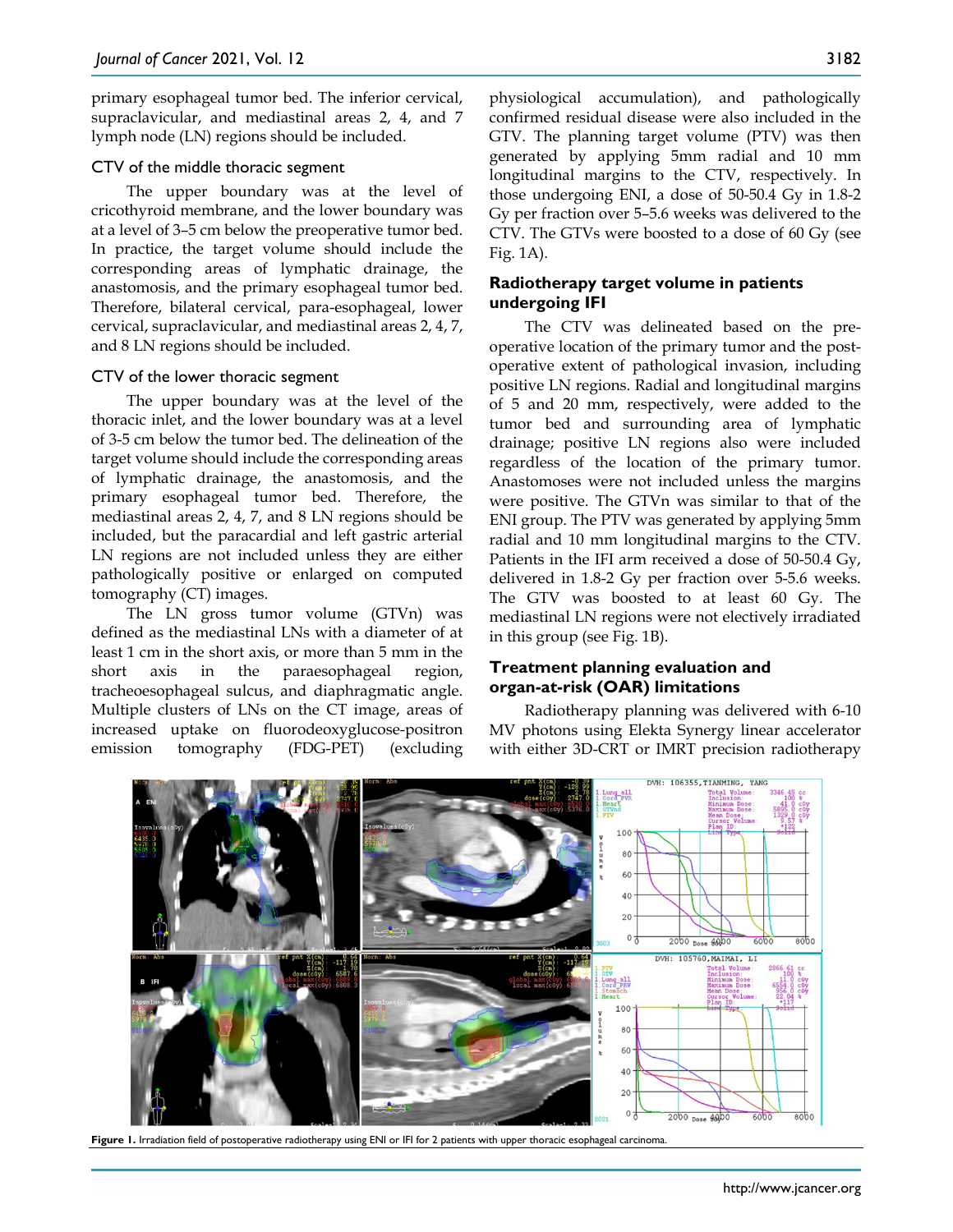technique. The dose homogeneity criteria ensured that the respective PTV-min exceeded 90% of the prescribed dose, and PTV more than 110% of the prescribed dose was below 5%. The mean lung dose (MLD) was restricted at or below 15 Gy; in terms of lung volume doses, V20 (the lung volume receiving over 20 Gy) <30% or V30 <20% was maintained. Maximum dose of spinal cord was restricted at or below 45 Gy. The maximum dose to the intrathoracic stomach was restricted to below 60 Gy; alternatively, V40 <50% was maintained [16].

#### **Chemotherapy**

Neoadjuvant chemotherapy regimens were not specified before enrollment. However, subgroup analysis was performed while summarizing data. Concomitant chemotherapy was not administered during adjuvant radiotherapy. All patients received 2-4 cycles of adjuvant chemotherapy following completion of RT. Chemotherapy regimens comprised fluorouracil (5-FU) or docetaxel (TXT) doublets including either cisplatin (DDP) or nedaplatin (NDP). In patients aged 75 years or older, dose reductions to 80% of the dose were made. Adjuvant chemotherapy was initiated 2-4 weeks after either surgery or PORT.

#### **Data collection**

The primary endpoints were the initial locoregional failure rate and the incidence of toxicity. The secondary endpoints were PFS, OS, and dosimetry parameters. The variables collected for each patient included baseline characteristics (age and sex), pre-radiotherapy KPS score, characteristics of the tumor (primary site, extent of lesion, stage of tumor, histology, grade, and nodal status), type of surgery, status of surgical margins, interval between surgery and RT, extent of irradiation field, RT technique, RT dosimetry parameters (total RT dose, target volume, and OAR dose), chemotherapy agents, chemotherapy cycles, date of recurrence or progression, and date of death. All the relevant data were obtained from the hospital records.

## **Statistical analyses**

The constituent ratio was analyzed by the chisquare test, and the measurement data were analyzed by the nonparametric test. The Kaplan-Meier method with the log-rank test was employed to estimate differences in 1-, 3-, and 5-year PFS and OS between patients receiving IFI and ENI. The t-test was used to compare the dosimetry differences. All *p* values were based on a 2-sided test, and the differences were regarded as statistically significant when *p*<0.05. All statistical analyses were performed using the SPSS (Version 22.0) statistical software package.

#### **Follow-up and evaluation criteria**

All patients who completed treatment were routinely followed-up every 3 months in the first 2 years, every 6 months in the third to fifth year, and every 12 months thereafter. Follow-up routinely included physical examination, laboratory examination, CT scans of the thorax and upper abdomen, and ultrasound examination of the cervical LNs. Upper gastrointestinal endoscopy (with or without biopsy) was not performed unless indicated. CT scan of the thorax and upper abdomen was performed at each visit, and PET/CT was performed every 6-12 months or in cases of suspected recurrence.

## **Results**

## **Patient characteristics**

Till date, 57 patients with ESCC who underwent esophagectomy have been enrolled in this trial. The characteristics of the 57 eligible patients are shown in Table 1. Gender, age, performance status, cancer staging, tumor extent and location, surgical procedures, LN dissection rate, RT techniques, interval between surgery and RT, and cycles of neoadjuvant chemotherapy were not statistical differences between two groups (*p*>0.05). However, the cycles of adjuvant chemotherapy differed significantly between the two groups (*p*=0.031) (see Table 1).

| Table 1. Patients' clinical characteristic |  |
|--------------------------------------------|--|
|--------------------------------------------|--|

| Factor                | ENI $n$ (%)   | IFI $n$ $%$  | $\chi^2$ (*F value) P value |       |
|-----------------------|---------------|--------------|-----------------------------|-------|
| Total                 |               |              |                             |       |
| Subgroup              | 28            | 29           |                             |       |
| Sex                   |               |              |                             |       |
| Female                | 2(3.5)        | 1(1.7)       | 0.390                       | 0.532 |
| Male                  | 26(45.6)      | 28 (49.2)    |                             |       |
| Age (y.o.)            |               |              |                             |       |
| Range                 | 40-69         | 46-76        | $0.016*$                    | 0.900 |
| Median                | 58.5±8.7      | 58.7±8.6     |                             |       |
| <b>ECOG</b>           |               |              |                             |       |
| 1                     | 8(14.0)       | 13(22.8)     | 3.292                       | 0.193 |
| 2                     | 18(31.6)      | 16(28.1)     |                             |       |
| 3                     | 2(3.5)        | $\mathbf{0}$ |                             |       |
| Location              |               |              |                             |       |
| Ut                    | 2(3.5)        | $4(7.0\%)$   | 0.697                       | 0.706 |
| Mt                    | 15(26.3)      | 15(26.3)     |                             |       |
| Lt                    | 11 (19.4)     | 10(17.5)     |                             |       |
| Lesion length (cm)    |               |              |                             |       |
| Range                 | $3 - 10$      | $3 - 7$      | 1.524*                      | 0.222 |
| Median                | $5.3 \pm 1.6$ | $4.5 + 1.1$  |                             |       |
| Surgical procedure    |               |              |                             |       |
| Single incision       | 15(26.3)      | 13(22.8)     | 3.656                       | 0.161 |
| Two incisions         | 10(17.5)      | 7(12.3)      |                             |       |
| Three incisions       | 3(5.3)        | 9(15.8)      |                             |       |
| Clinical stage        |               |              |                             |       |
| I                     | $\theta$      | 3(5.3)       | 5.130                       | 0.163 |
| П                     | 11(19.3)      | 7(12.3)      |                             |       |
| Ш                     | 17(29.8)      | 19 (33.3)    |                             |       |
| Lymph node dissection |               |              |                             |       |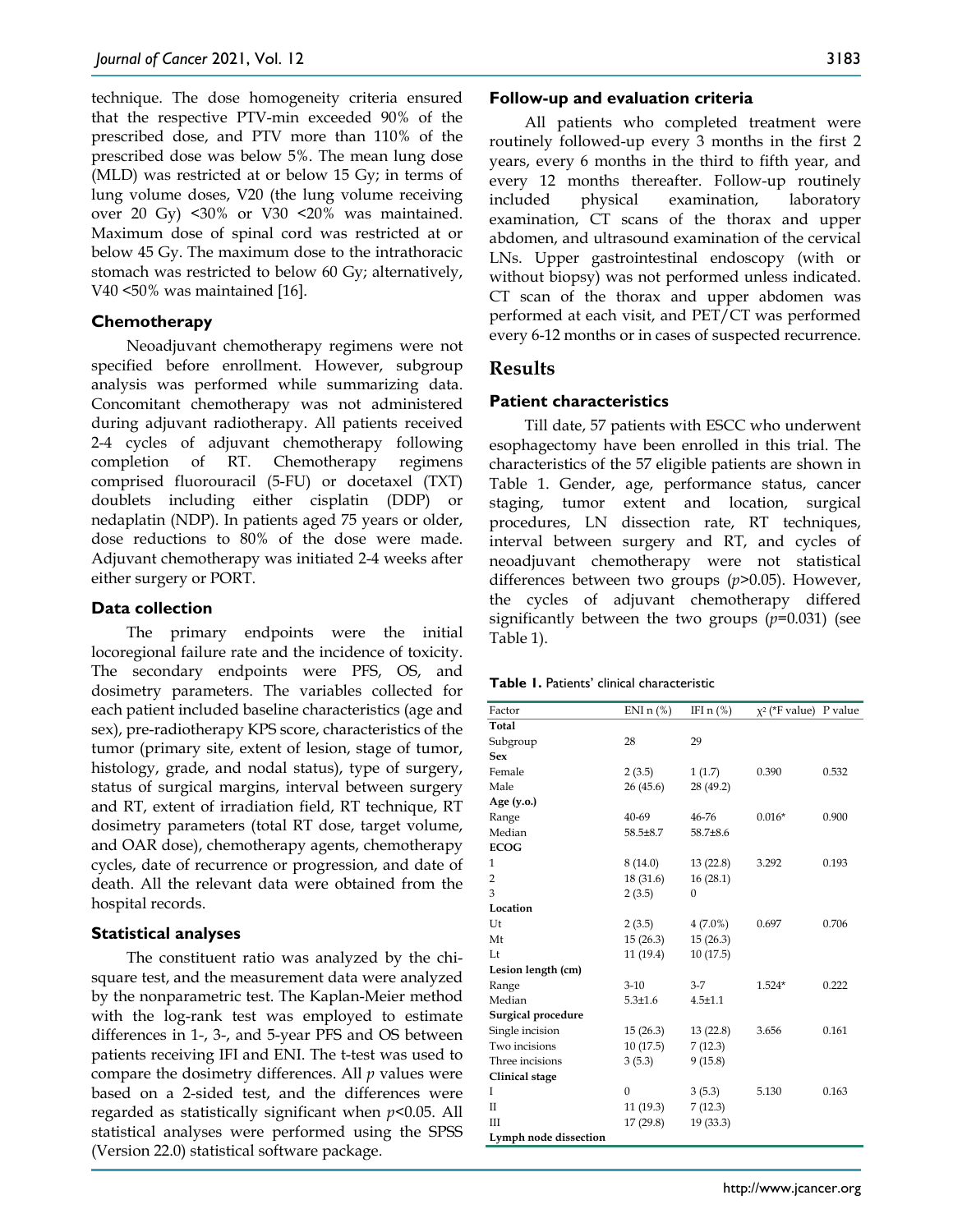| Factor                              | ENI $n$ (%)   | IFI $n$ $%$   | $x^2$ (*F value) | P value |
|-------------------------------------|---------------|---------------|------------------|---------|
| No. of positive                     | $2.5 \pm 2.9$ | $2.3 \pm 3.7$ | $0.229*$         | 0.634   |
| No. of total                        | $16.5 + 8.5$  | $14.8 + 8.8$  | $0.000*$         | 0.997   |
| RT technology                       |               |               |                  |         |
| 3D-CRT                              | 7(12.3)       | 10(17.5)      | 0.612            | 0.434   |
| <b>IMRT</b>                         | 21(36.8)      | 19(33.3)      |                  |         |
| Interval between surgery to RT (mo) |               |               |                  |         |
| Range                               | $0.9 - 10$    | $0.6 - 10.9$  | $0.221*$         | 0.640   |
| Median                              | $3.9 + 1.9$   | $2.7 + 1.9$   |                  |         |
| Pts of neoadjuvant chemo            | 4(14.3)       | 6(20.7)       |                  |         |
| No. of cycles                       | $1.7 + 0.5$   | $2.3 \pm 1.9$ | $1.610*$         | 0.240   |
| Pts of adjuvant chemo               | 24 (85.7)     | 22(75.9)      |                  |         |
| No. of cycles                       | $3.1 \pm 1.4$ | $2.4 + 1.0$   | 4.995*           | 0.031   |
| Follow-up time(mo)                  |               |               |                  |         |
| Range                               | 2.7-78.8      | 8.9-65.6      | $0.185*$         | 0.669   |
| Median                              | $28.5 + 21.7$ | $34.6 + 19.2$ |                  |         |

Note: \*F value in T test.

Abbreviations: ENI, elective lymph node irradiation; IFI, involved field irradiation; y.o., years old; mo, months; RT, radiotherapy; Pts, patients; Chemo, chemotherapy; No., numbers.

**Table 2.** Treatment results between ENI and IFI

| Factors                          | ENI $n$ (%) | IFI $n$ $%$ | $\chi^2$ | P value |
|----------------------------------|-------------|-------------|----------|---------|
| Total                            |             |             |          |         |
| Subgroup                         | 28          | 29          |          |         |
| State at analysis                |             |             |          |         |
| Alive                            | 11(39.3)    | 18(62.1)    | 2.959    | 0.085   |
| Dead                             | 17(60.7)    | 11 (37.9)   |          |         |
| Cause of death                   |             |             |          |         |
| Cancer related                   | 12 (42.9)   | 8(28.5)     | 0.15     | 0.903   |
| Non-cancer related               | 5(17.9)     | 3(10.7)     |          |         |
| First locoregional failure       | 5(17.9)     | 6(20.7)     | 0.073    | 0.786   |
| Primary tumor                    | 4(14.3)     | 2(6.9)      |          |         |
| Regional lymph node              | 1(3.6)      | 4(13.8)     |          |         |
| <b>First distance metastasis</b> | 7(25.0)     | 7(24.1)     | 0.006    | 0.940   |
| Lymph node                       | 2(7.1)      | 3(10.7)     |          |         |
| Lung                             | 2(7.1)      | 2(6.9)      |          |         |
| Liver                            | 1(3.6)      | 1(3.4)      |          |         |
| Bone                             | 2(7.2)      | 1(3.4)      |          |         |
| <b>PFS</b>                       |             |             |          |         |
| 1-year                           | 18 (63.2)   | 23(78.2)    | 1.593    | 0.207   |
| 3-year                           | 12(43.5)    | 17(60.1)    | 1.416    | 0.234   |
| 5-year                           | 6(21.8)     | 16(55.1)    | 6.844    | 0.009   |
| <b>OS</b>                        |             |             |          |         |
| 1-year                           | 22 (78.6)   | 21 (72.9%)  | 0.292    | 0.589   |
| 3-year                           | 13 (46.9)   | 17 (59.7%)  | 0.849    | 0.357   |
| 5-year                           | 7(23.5)     | 16 (54.3%)  | 5.388    | 0.020   |

Abbreviation: ENI, elective lymph node irradiation; IFI, involved field irradiation; OS, overall survival; PFS, progress-free survival.

#### **Locoregional failure, distant metastases, and survival**

Locoregional failure includes recurrence at the site of the primary tumor and regional LN progression. Overall, 5 (17.9%) and 6 (20.7%) patients in the ENI and IFI groups had initial locoregional failure, respectively  $(p=0.085)$ . Among them, 4  $(14.3\%)$ and 2 (6.9%) patients experienced recurrence of the primary tumor, while 1 (3.6%) and 4 (13.8%) patients experienced progression in the regional LNs in the ENI and IFI groups, respectively. Initial distant metastases were observed in 7 (25%) and 7 (24.1%) patients in the ENI and IFI groups, respectively (see

| $\cdot$ able $\cdot$ |
|----------------------|
|----------------------|

At the time of analysis, 29 patients, comprising 11 (39.3%) and 18 (62.1%) patients in the ENI and IFI groups, respectively, were alive. It should be noted that there is very small statistical difference was observed between the groups (*p*=0.085). The respective 1-, 3-, and 5-year PFS rates were 63.2%, 43.5%, and 21.8 % in ENI group and 78.2%, 60.1%, and 55.1 % in IFI group, (*p*=0.038 by the log-rank test) as shown in Fig. 2, there was statistical difference in 5-year PFS (*p*=0.009). The median PFS was 17.5 (95% CI: 5.3-42.9) months versus 37.1 (95% CI: 19.2-54.9) months in the ENI and IFI groups, respectively. Furthermore, the PFS was significantly superior in the IFI group than that of the ENI group.

The median survival time in the ENI and IFI groups was 36.3 (95% CI: 13.8-58.9) months versus 42.4 (95% CI: 30.2-54.6) months, respectively. The respective 1-, 3-, and 5-year overall survival (OS) rates in the ENI and IFI groups were 78.6%, 46.9%, and 23.5% versus 72.9%, 59.7%, and 54.3 (*p*=0.06 by the log-rank test), as shown in Fig. 3, there was statistically difference in 5-year OS (*p*=0.020). The respective overall 1-, 3-, and 5-year OS rates were 100% each in stage I, 85.8%, 51.8%, and 34.6% in stage II, and 77.8%, 47.9%, and 34.2% in stage III, respectively (*p*= 0.0001) (Fig. 4).



#### **Acute and late toxicities**

Acute and late radiation induced toxicities were evaluated based on the Radiation Therapy Oncology Group (RTOG) toxicity criteria [17]. Wilcoxon rank sum tests were used to compare the incidence of toxicities between the two groups, by grade. The incidences of acute radiation pneumonitis (*p*=0.005) and hematological toxicities (*p*=0.029) were significantly higher in the ENI group than in those receiving IFI. No statistical differences were observed in terms of acute radiation-induced esophagitis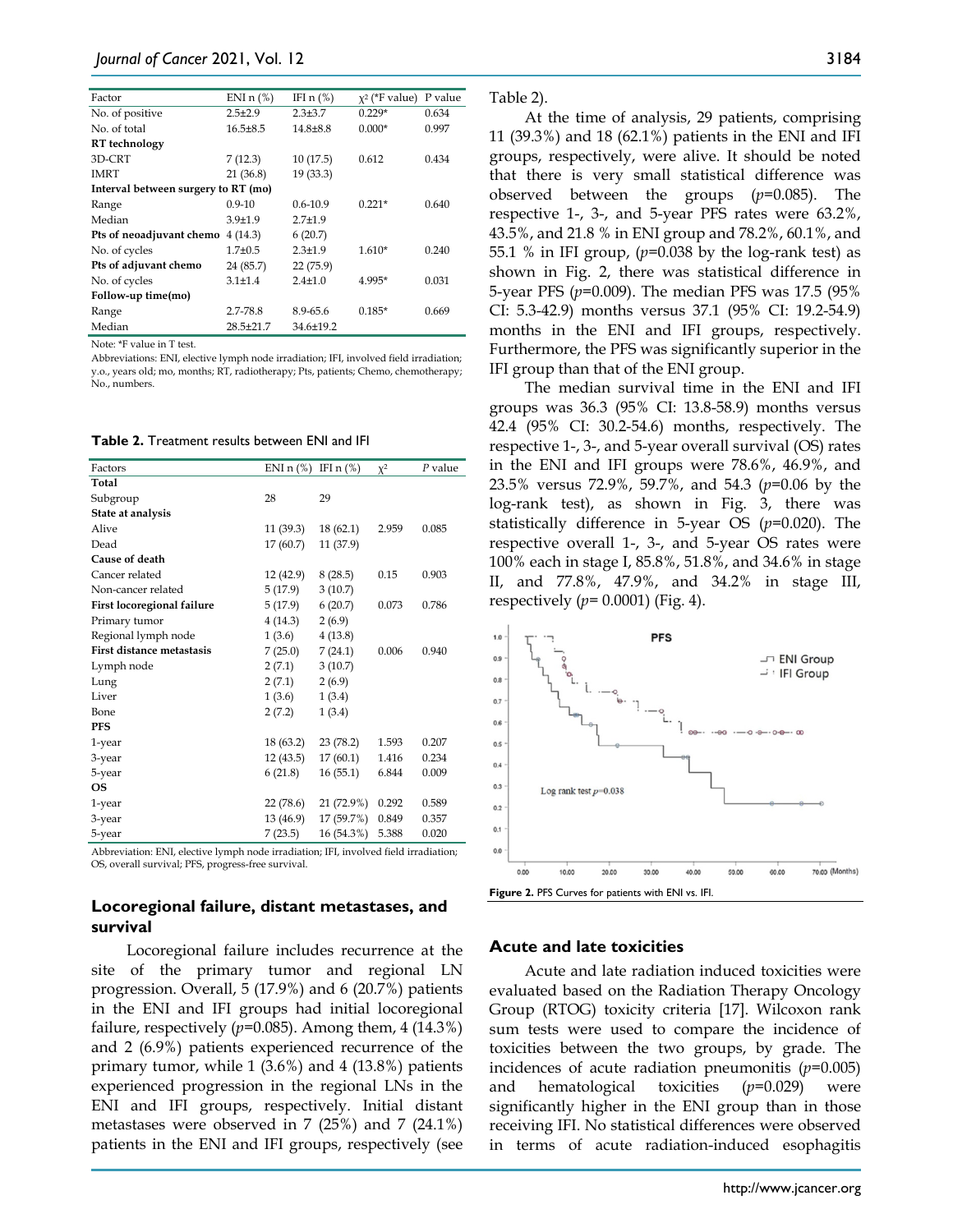(*p*=0.344), acute digestive toxicities (*p*=0.428), late esophageal stenosis (*p*=0.110), pulmonary interstitial fibrosis,  $(p=0.055)$ , and late heart injury  $(p=0.309)$ between two groups. We compared toxicities of grades 3-5 as severe toxicity using the Chi-square test. Higher than grade 3 acute radiation-induced esophagitis, acute radiation pneumonitis, hematological toxicities, acute digestive toxicities, late esophageal injury, and late lung injury were observed in 4 (10.3%), 1 (3.6%), 8 (28.6%), 1 (3.6%) and 1 (3.6%) patients, respectively, in the ENI group, and in 1 (3.4%), 1 (3.4%), 3 (10.3%), 1 (3.4%) and 1 (3.4%) patients in the IFI group (see Table 3). Notably, all 3 patients with grade 5 toxicity in the ENI group had following issues, who died of esophageal perforation, upper gastrointestinal bleeding, and esophagotracheal fistula, respectively.



**Table 3.** Comparison of grade 3-5 acute and late radiated adverse events between two groups

| Factors                          | Grade   | ENI(n%)     | IFI $(n\%)$ | $X^2$ | $P$ value |
|----------------------------------|---------|-------------|-------------|-------|-----------|
| Acute radiation-                 | Grade 3 | $2(7.1\%)$  | $0(0\%)$    | 2.091 | 0.148     |
| induced esophagitis              | Grade 4 | $1(3.6\%)$  | $1(3.4\%)$  |       |           |
|                                  | Grade 5 | $1(3.6\%)$  | $\Omega$    |       |           |
| Acute radiation                  | Grade 3 | $1(3.6\%)$  | $1(3.4\%)$  | 0.001 | 0.980     |
| pneumonitis                      |         |             |             |       |           |
| Hematological toxicities Grade 3 |         | $8(28.6\%)$ | $3(10.3\%)$ | 3.039 | 0.081     |
| Acute digestive                  | Grade 3 | $2(7.1\%)$  | $1(3.4\%)$  | 1.002 | 0.317     |
| toxicities                       | Grade 5 | $1(3.6\%)$  | $\Omega$    |       |           |
| Late esophageal                  | Grade 4 | $0(0\%)$    | $1(3.4\%)$  | 0.001 | 0.980     |
| stenosis                         | Grade 5 | $1(3.6\%)$  | $0(0\%)$    |       |           |
| Pulmonary interstitial           | Grade 3 | $1(3.6\%)$  | $1(3.4\%)$  | 0.001 | 0.980     |
| fibrosis                         |         |             |             |       |           |

#### **Dosimetric evaluation**

Dose volume histograms were used to calculate the dosimetry parameters. There were statistical differences between the groups in terms of PTV (*p*=0.014), GTV (*p*=0.038), maximum dose of spinal cord (*p*=0.024), and MLD (*p*=0.049), V5 (*p* =0.005), V10 (*p=*0.042), V20 (*p*=0.018), V30 (*p* =0.035) of the lungs,

the ENI group demonstrated higher values than the IFI group. No statistical differences were noted between the two groups in terms of mean PTV and GTV doses, maximum dose to the intrathoracic stomach, and V30 of the heart; *p* >0.05 (see Table 4).

## **Discussion**

This study aimed to compare the differences in locoregional failure, survival, toxicities and dosimetry between ENI and IFI for patients receiving PORT with operable ESCC. Since it was proposed in the 1960s, the value of PORT in EC has been widely reported. A large randomized controlled clinical trial from China further confirmed the value of PORT in ESCC [18]. In that study, 495 patients who has been through the radical surgery for ESCC were randomized allocated by the envelope method to receive surgery (n=275) or surgery with radiotherapy (n=220); the findings showed that prophylactic PORT improved survival in patients with stage III tumors who underwent radical resection (5-year OS: 13.1% vs. 35.1%, respectively) and reduced the incidence of failure in the intra-thoracic LNs and anastomosis (19.8% vs. 44.9%), without any increase in the incidence of anastomotic strictures. Nevertheless, many earlier randomized controlled trials demonstrated inconsistent results. For instance, Fok et al. and Ténière et al. reported no difference in survival among patients receiving PORT or surgery alone [19,20]. However, in interpreting these findings, it is important to note that the aforementioned results in the era of two-dimensional RT planning, when treatment was delivered using non-conformal anteroposterior–posteroanterior fields. Advanced RT techniques had not emerged, and the treatment fields were usually more extensive. Therefore, these findings from the early 1990s are not representative of current treatment outcomes. It was therefore essential to re-evaluate the influence of PORT fields on OS and local-regional recurrence in the era of precision RT. Although there are some studies on the extent of RT fields, most of them have focused on radical radiotherapy instead of PORT [21]. Till date, two meta-analyses have compared IFI with ENI for radical CRT in EC. The results have shown no significant differences between those receiving IFI and ENI, in terms of OS and local control [22,23]. However, the incidence of esophageal and lung toxicities was significantly lower in those receiving IFI. These results show that IFI is a viable treatment option in locally advanced EC, and is particularly useful in minimizing radiation-related toxicities. To the best of our knowledge, no prospective studies have compared ENI with IFI in patients receiving PORT for EC.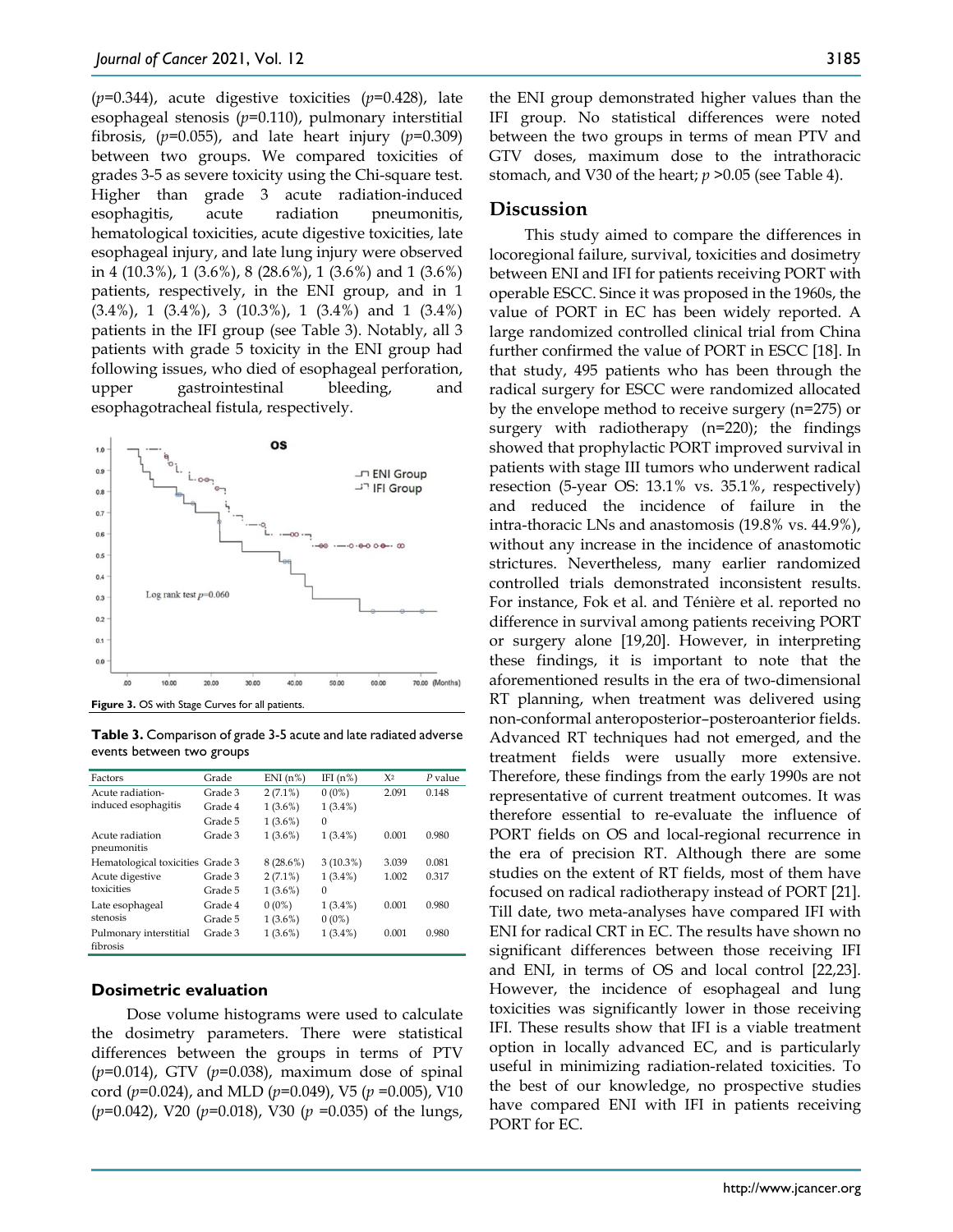

There is currently no consensus on the optimal CTV extent for PORT in EC. Usually, the target volumes for PORT depend on the following factors: 1) stage and location of the primary lesion; 2) major sites of relapse; 3) and the area of surgical non-clearance. However, owing to nodal skip metastases and inconsistencies in surgical procedures, it is often difficult to evaluate the exact major sites of relapse, and the areas of surgical non-clearance. Therefore, the NCCN guidelines suggest that the standard PORT CTV should encompass the tumor bed, bilateral supraclavicular LN areas, mediastinal LNs, and the LNs around the cardia and left gastric artery [8]. It appears that the guideline has ignored the individual characteristics of patients with ESCC. Since the recommended extent of the PORT surpass that of radical radiotherapy, this issue deserves serious consideration. Some studies found the probability of skip metastases in EC to be only 5%-10% [17,24]. This may allow scope for optimization of irradiation fields to reduce adverse events. Previous studies have provided several suggestions for the extent of the CTV of PORT in ESCC. These include: 1) bilateral supraclavicular areas from the level of the Adam's apple to the subclavian artery, the entire mediastinum, and the left gastric lymphatic area [17,25], 2) bilateral supraclavicular regions, entire mediastinum, and the left gastric region only if it was involved [20], 3) tumor bed only, and bilateral supraclavicular and left gastric lymphatic areas for lesions in the upper and lower thoracic segments, respectively [26], 4) margins of 3-4 cm around the tumor bed in the cranio-caudal direction, without inclusion of left gastric and bilateral supraclavicular areas for prophylactic irradiation [27], 5) T-shaped fields including bilateral supraclavicular and upper

mediastinal areas [28]. Despite many attempts to minimize the PORT field, the exact coverage of high-risk areas was difficult to achieve with two-dimensional radiotherapy.

The study has found that the incidence of local lymph node metastasis is related to the site of the primary tumor [29]. For example, upper thoracic esophagus tumor often metastasizes to cervical lymph nodes, while lower thoracic tumor are more likely to metastasizes to upper abdominal lymph nodes. Therefore, there may be a special relationship between the tumor location and the recurrence of LN. In view of these findings, ENI fields were usually the most widely accepted for adequate CTV coverage for either radical

radiotherapy or PORT. However, the use of IFI has become increasingly popular in the treatment of locally advanced EC. In IFI, the CTV is usually generated by adding no radial margins and but only adding 2 cm longitudinal margins to the GTVprimary; no margins are added for the GTV-LNs, and the mediastinal LNs are not electively irradiated, only involved LN areas, diagnosed by imaging, are irradiated [23,24]. This method of accurate CTV delineation was made possible by the advent of precision radiotherapy and by improvements in imaging. IMRT involves computer-based planning; it has improved target volume coverage in EC with less off-target delivery, potentially reducing toxicities and allowing further dose escalation beyond the limits of 3D-CRT [30]. Therefore, if advanced radiotherapy techniques and imaging are employed, IFI may be feasible for PORT in ESCC. In this study, we re-defined the PORT fields as suggested by the expert consensus and recommendations for target volume delineation in the NCCN guideline [8,28,31,32,33]. In our study, the CTV for IFI was generated according to the pre-operative location of the primary tumor and the post-operative extent of pathological invasion and positive LNs regions. The CTV included 5 mm radial and 20 mm longitudinal margins, respectively, to the tumor bed and positive LN regions; the anastomosis was not included unless the margin was positive. The implementation of this PORT field necessitates the use of standardized surgical procedures for radical esophagectomy. These include either a three- or twofield lymphadenectomy, since recent studies have demonstrated no obvious differences in impact of either approach on the PORT CTV [34,35].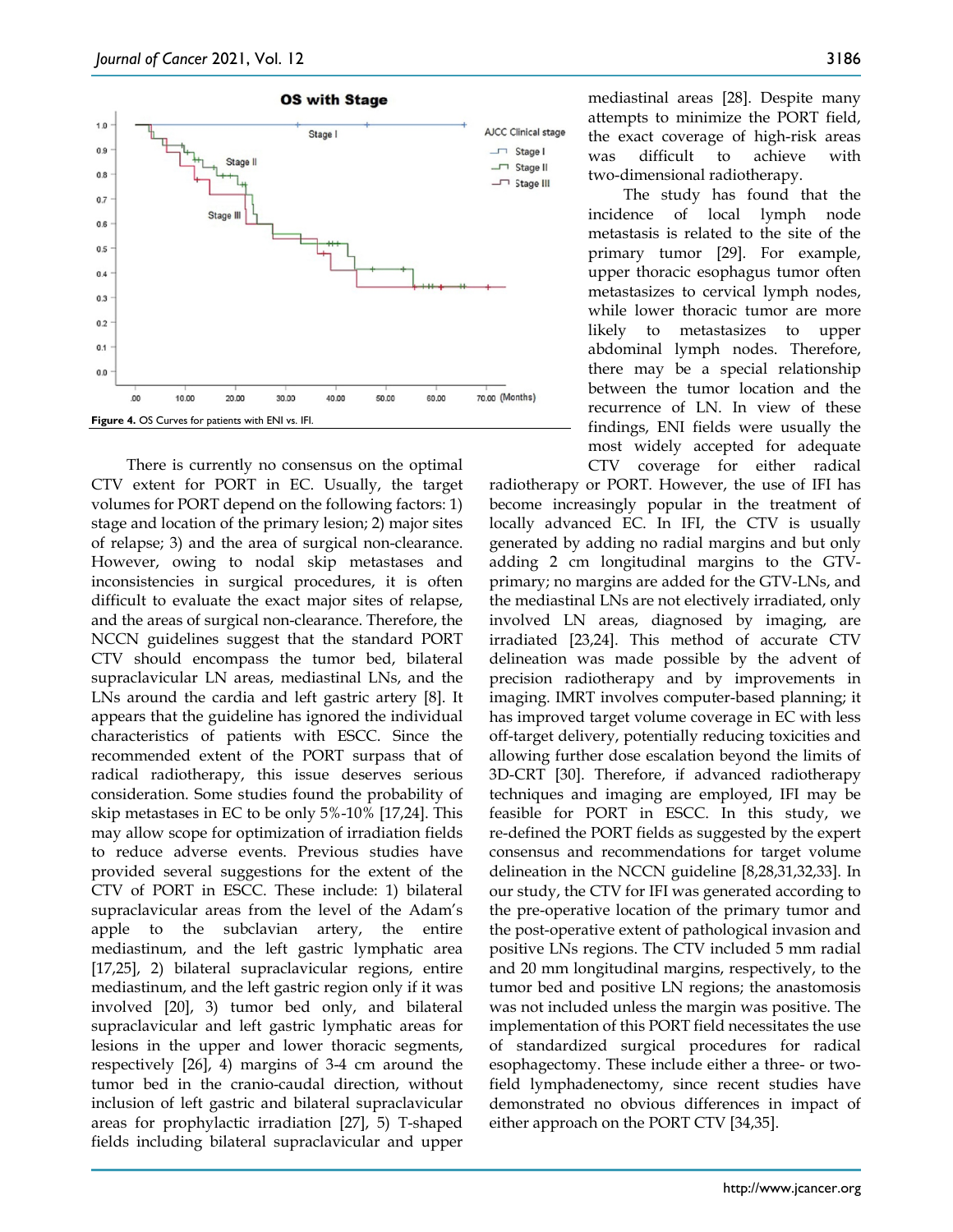**Table 4.** Comparison of dose distribution parameters for tumor target volume and OAR between ENI Group and INI Group

| Item              | PTV volume         | GTV volume PTV Dmean GTV Dmean Lung volume MLD |                |                |              |          | Lung V5 Lung |        | Lung                                                  | Lung   | Thorax stomach Heart |                           | SP Dmax |
|-------------------|--------------------|------------------------------------------------|----------------|----------------|--------------|----------|--------------|--------|-------------------------------------------------------|--------|----------------------|---------------------------|---------|
|                   | (cm <sup>3</sup> ) | $\rm (cm^3)$                                   | $(G_V)$        | $(G_V)$        | $\rm (cm^3)$ | $(G_V)$  | (%)          | V10(%) | V20(%)                                                | V30(%) | Dmax(Gv)             | V30(%)                    | $(G_V)$ |
| <b>ENI</b>        | 353.5±123.7        | $47.0 \pm 24.1$                                | $49.9 \pm 2.6$ | $60.2 \pm 2.5$ | 3167±321     |          |              |        | 13.1±1.6 55.9±6.7 43.1±5.0 27.6±2.6 18.3±1.6 54.5±4.4 |        |                      | $41.1\pm9.5$ $43.8\pm1.7$ |         |
| IFI               | $210+82.2$         | $36.1 + 13.1$                                  | $51.0 + 3.5$   | $60.5 \pm 1.5$ | 3224+471     | 10.8+0.9 |              |        | 48.7±4.2 37.9±3.7 19.9±2.4 12.0±2.1 55.9±4.3          |        |                      | 38.0+8.8 42.4+2.7         |         |
| F value           | 0.454              | 4.755                                          | 1.660          | 1.281          | 3.405        | 4.141    | 8.668        | 4.345  | 5.141                                                 | 3.889  | 0.019                | 0.025                     | 5.385   |
| $P$ value $0.014$ |                    | 0.038                                          | 0.203          | 0.268          | 0.07         | 0.049    | 0.005        | 0.042  | 0.018                                                 | 0.035  | 0.890                | 0.876                     | 0.024   |

Abbreviations: GTV, gross tumor volume; PTV, planning target volume; Dmean, mean dose; Dmax, absolute maximal dose; MLD, mean of lung dose; SP, spinal cord.

In the current study, the 3- and 5-year OS were 59.7% and 54.3% in IFI group versus 46.9% and 23.5% in ENI group, respectively. Although the difference in OS between the groups was not statistically significant (*p*=0.06), the absolute survival time in the IFI group was longer. Moreover, the 3- and 5-year PFS were 60.1% and 55.1% in IFI group versus 43.5% and 21.8% in ENI group, respectively  $(p=0.038)$ . These results were evidently superior to that of previous reports from randomized trials on ENI. Chen et al. [36] reported a 3- and 5-year OS of 53.1% and 44.6%, respectively, using T-shaped fields to treat node positive thoracic ESCC in patients who underwent 3-field lymphadenectomy with esophagectomy. Xiao et al. [37] randomized patients with ESCC who underwent radical esophagectomy to receive surgery alone or PORT; the CTV included bilateral supraclavicular regions, the whole mediastinum, and the left gastric arterial LN region. The 5-year OS was 41% with acceptable toxicities. Wang et al. [38] conducted a randomized controlled clinical trial to explore whether PORT could improve the prognosis in patients with ESCC who were at a high risk of poor clinical outcomes; the 5-year OS was 48.1%. Considering the possibility of longitudinal drainage of submucosal lymphatic network and skip lymph node metastasis in ESCC, the standard PORT CTV should include tumor bed, bilateral supraclavicular region, mediastinal LNs, cardia and left gastric region [39,40]. Till date, few studies have employed the exact standard radiation field without suitable adjustments, as serious complications may nullify the survival advantage in certain patients. In our current study, the incidence of acute and late grade 3-5 adverse events in the IFI group was quite low, and there were no fatal toxicities. In addition, the incidence of more than grade 3 acute radiation-induced esophagitis, acute radiation pneumonitis, hematological toxicities, acute digestive toxicities, late esophageal injury and late lung injury only all was only 3.4% in all patients. Conversely, in the ENI group, the incidence of grade 3-5 acute and late radiation related adverse events were higher, with 3 related deaths. Among them, 1 patient each died of acute esophageal perforation, acute upper gastrointestinal bleeding, and a late esophageal mediastinal fistula, respectively.

The rates of initial locoregional failure and distant metastases were similar in both groups. Notably, till the date of last follow-up, compared to 1 patient in the ENI group, 4 patients in the IFI group had regional LN recurrences. The sites of failure were the commonly reported sites, viz., bilateral supraclavicular areas and the superior mediastinum. The findings suggest that regional lymph node have a high-risk of failure rate in IFI group, particularly in the supraclavicular and the superior mediastinal areas. Further large sample controlled clinical trials are necessary for validation, we should be careful in final conclusion. However, the rates of distant metastases were similar in both groups.

Dosimetry parameter is a very important issue of concern for radiation oncologists. Doses of OARs are of particular interest as these are related to clinical advantages and disadvantages. It is obvious that any reduction of the target volume leads to reductions in the doses of OARs, with consequent lowering of radiation toxicities. We had explored various physics-based improvements for radiotherapy of the entire esophagus and T-shaped field using IMRT. The results had demonstrated that small field IMRT plans provided superior lung and heart sparing compared to larger IMRT fields; the jaw tracking technique provided further normal tissue sparing compared to fixed jaw plans [41,42,43]. In the current study, there were statistical differences between the fields in terms of may parameters including PTV, GTV, MLD, V5, V10, V20, and V30 of the lungs, and the maximum dose to the spinal cord. All of these were higher in the ENI group.

Although preoperative chemoradiotherapy is being increasingly recommended as a preferred treatment model for locally advanced EC, the prevalence and availability of this approach is a matter of concern [44,45]. Most surgeons prefer either preoperative chemotherapy or surgery alone instead of neoadjuvant chemoradiotherapy; this makes post-operative chemoradiotherapy essential for stage II or III ESCC. Sadrizadeh A. et al. compared the benefits of neoadjuvant chemoradiotherapy with that of postoperative chemoradiotherapy (POCRT). The results indicated that neoadjuvant chemoradiotherapy offered no survival advantage over POCRT.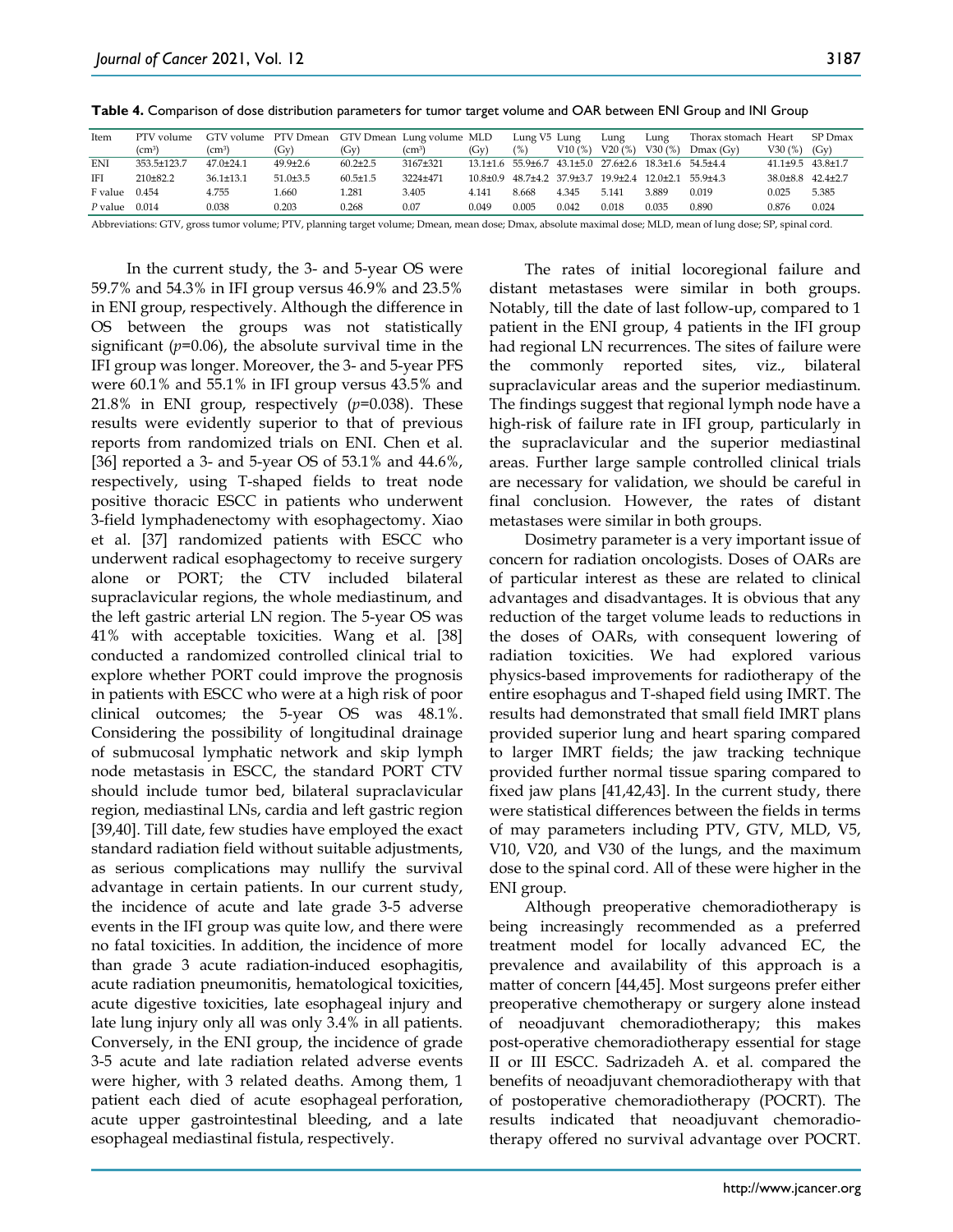However, POCRT was associated with a higher risk of postoperative complications [46]. In the current study, adjuvant chemotherapy was administered to 85.7% and 75.8% in ENI and IFI groups, respectively; the numbers of chemotherapy cycles were higher in ENI group than that of IFI group (3.1 vs. 2.4); this also could explain the higher incidence of toxicities in the former. In view of the risk of cumulative toxicities from either treatment modality, the PORT field should be delineated with care in cases of POCRT. Several studies have demonstrated that in ESCC, POCRT is significantly more effective than PORT alone. This is particularly applicable for patients with vascular emboli and other poor prognostic factors [47]. Nevertheless, postoperative chemotherapy could safely be added to PORT either using ENI or IFI, and POCRT plays an increasingly important role in the comprehensive treatment of EC.

The current prospective clinical trial has certain limitations. The findings in this study may have been biased owing to significant differences in T and N stages, and performance status, between the groups. The IFI group demonstrated superior survival with more patients with T1 and N1 stages, and good performance status. More patients with N2-3 disease and inferior performance status were in the ENI arm. These may have affected the data on treatment outcomes. In addition, PET-CT was not routinely used in defining viable lymph node metastases; this may have affected the accuracy of target volume delineation. Moreover, multiple factors such as tumor location, POCRT, and TNM stage, among others, influence postoperative recurrence in ESCC.

## **Conclusion**

In summary, compared to ENI, IFI provided superior survival in this cohort, with less toxicities in patients receiving PORT for ESCC. In addition, IFI did not increase locoregional failure. IFI may be recommended in the clinical practice for PORT in ESCC. Further studies are needed to validate our findings.

#### **Acknowledgements**

This study was supported by Talent innovation and venture project of Lanzhou city (No. 2017-RC-23 and 2020-RC-113), Key R&D Program of Science and Technology Department of Gansu Province (No. 20YF8FA116), Gansu provincial healthcare industry science research project (No. GSWSKY-2017-17), and National key Research and Development Project of China (No. 2016YFC0105706), the authors wish to thank abovementioned organizations. The authors are grateful for the contributions of all patients who enrolled in this trial. We would like to thanks Kambiz,

a Medical Physicist come from USA who worked in SPHIC hospital, he has paid a great effort in the final revision of the manuscript.

## **Competing Interests**

The authors have declared that no competing interest exists.

## **References**

- 1. Chen W, Zheng R, Baade PD, Zhang S, Zeng H, Bray F, et al. Cancer statistics in China, 2015.CA CANCER J CLIN. 2016; 66(2):115–132.
- 2. Siegel RL, Miller KD, Jemal A. Cancer statistics, 2018. CA Cancer J Clin 2018; 68:7–30.
- 3. Rustgi AK, El-Serag HB. Esophageal carcinoma. N Engl J Med 2014; 371:2499– 509.
- 4. Rubenstein JH, Shaheen NJ. Epidemiology, diagnosis, and management of esophageal adenocarcinoma. Gastroenterology 2015; 149:302–17.
- 5. Wang QL, Xie SH, Wahlin K, Lagergren J. Global time trends in the incidence of esophageal squamous cell carcinoma. Clin Epidemiol 2018; 10:717-728.
- 6. Thumallapally N, Meshref A, Mousa M, Hendawi M, Lan M, Salem AI, Forte F. Survival benefit of neoadjuvant versus adjuvant radiotherapy in lymph node positive esophageal cancer: a population based analysis. J Gastrointest Oncol 2017; 8(5):825-832. doi: 10.21037/jgo.2017.06.19.
- 7. [Internet] Esophageal and esophagogastric junction cancers, NCCN guidelines, version 1. 2019. Available online: http://www.nccn.org/.
- 8. Chen JQ, Pang JJ, Chen MQ, Zhu KS, Li YY, Wang JZ, et al. Postoperative prophylactic radiotherapy for N0 esophageal squamous cell carcinoma[J]. Zhonghua Fang She Zhong Liu Xue Za Zhi, 2009, 18(4): 261-4.
- 9. Martin JT, Worni M, Zwischenberger JB, Gloor B, Pietrobon R, D'Amico TA, et al. The role of radiation therapy in resected T2N0 esophageal cancer: a population-based analysis. Ann Thorac Surg, 2013, 95(2): 453-8.
- 10. Hsu PK, Huang CS, Wang BY, Wu YC, Hsu WH. Survival benefits of postoperative chemoradiation for lymph node-positive esophageal squamous cell carcinoma. Ann Thorac Surg, 2014, 97(5): 1734-41.
- 11. Shen WB, Zhu SC. Progress of Clinical Application of Radiochemotherapy after Esophagectomy. Cancer Res Prev Treat, 2015, 42(6): 535-40.
- 12. Yamashita H, Takenaka R, Omori M, Imae T, Okuma K, Ohtomo K, et al. Involved-field radiotherapy (IFRT) versus elective nodal irradiation (ENI) in combination with concurrent chemotherapy for 239 esophageal cancers: a single institutional retrospective study. Radiat Oncol. 2015,10(8):171.
- 13. Kimoto T, Yamazaki H, Suzuki G, Aibe N, Masui K, Tatekawa K, et al. Local field radiotherapy without elective nodal irradiation for postoperative locoregional recurrence of esophageal cancer. Jpn J Clin Oncol.2017;47(9):809-814.
- 14. Liu J, Cai X, Liu Q, Li H, Cheng Y, Fu X. Characteristics of the local recurrence pattern after curative resection and values in target region delineation in postoperative radiotherapy for lower thoracic esophageal squamous cell cancer. Thorac Cancer. 2017;8(6):630-633.
- 15. Ku GY, Ilson DH. Adjuvant (postoperative) therapy for esophageal cancer. Thorac Surg Clin. 2013;23(4):525-533.
- 16. Chinese radiotherapy guidelines for esophageal cancer (2019 edition)[J]. International Journal of Oncology. 2019(07):385-398.
- 17. Cox JD, Stetz J, Pajak TF. Toxicity criteria of the Radiation Therapy Oncology Group (RTOG) and the European Organization for Research and Treatment of cancer (EORTC). Int J Radiat Oncol Biol Phys, 1995, 31(5): 1341.
- 18. Xiao ZF, Yang ZY, Liang J, Miao Y, Wang M, Yin W, et al. Clinical value of prophylactic radiotherapy after curative resection of esophageal carcinoma. Chinese Journal of Oncology, 2002, 24(6): 608-11.
- 19. Fok M, Sham JS, Choy D, Cheng SW, Wong J. Postoperative radiotherapy for carcinoma of the esophagus: a prospective, randomized controlled study. Surgery 1993;113:138-47.
- 20. Ténière P, Hay JM, Fingerhut A, Fagniez PL. Postoperative radiation therapy does not increase survival after curative resection for squamous cell carcinoma of the middle and lower esophagus as shown by a multicenter controlled trial. French University Association for Surgical Research. Surg Gynecol Obstet 1991;173:123-30.
- 21. Wu AJ, Bosch WR, Chang DT, Hong TS, Jabbour SK, Kleinberg LR, et al. Expert consensus contouring guidelines for intensity modulated radiation therapy in esophageal and gastroesophageal junction cancer. Int J Radiat Oncol Biol Phys 2015; 92: 911–20.
- 22. Wang X, Miao C, Chen Z, Li W, Yuan S, Yu J, et al. Can involved-field irradiation replace elective nodal irradiation in chemoradiotherapy for esophageal cancer? A systematic review and meta-analysis. Onco Targets Ther. 2017; 10: 2087-95.
- 23. Cheng YJ, Jing SW, Zhu LL, Wang J, Wang L, Liu Q, et al. Comparison of elective nodal irradiation and involved-field irradiation in esophageal squamous cell carcinoma: a meta-analysis. Radiat Res. 2018; 59(5): 604-15.
- 24. Lu JC, Tao H, Zhang YQ, Zha WW, Qian PD, Li F, et al. Extent of prophylactic postoperative radiotherapy after radical surgery of thoracic esophageal squamous cell carcinoma. Dis Esophagus. 2008;21(6):502–507.